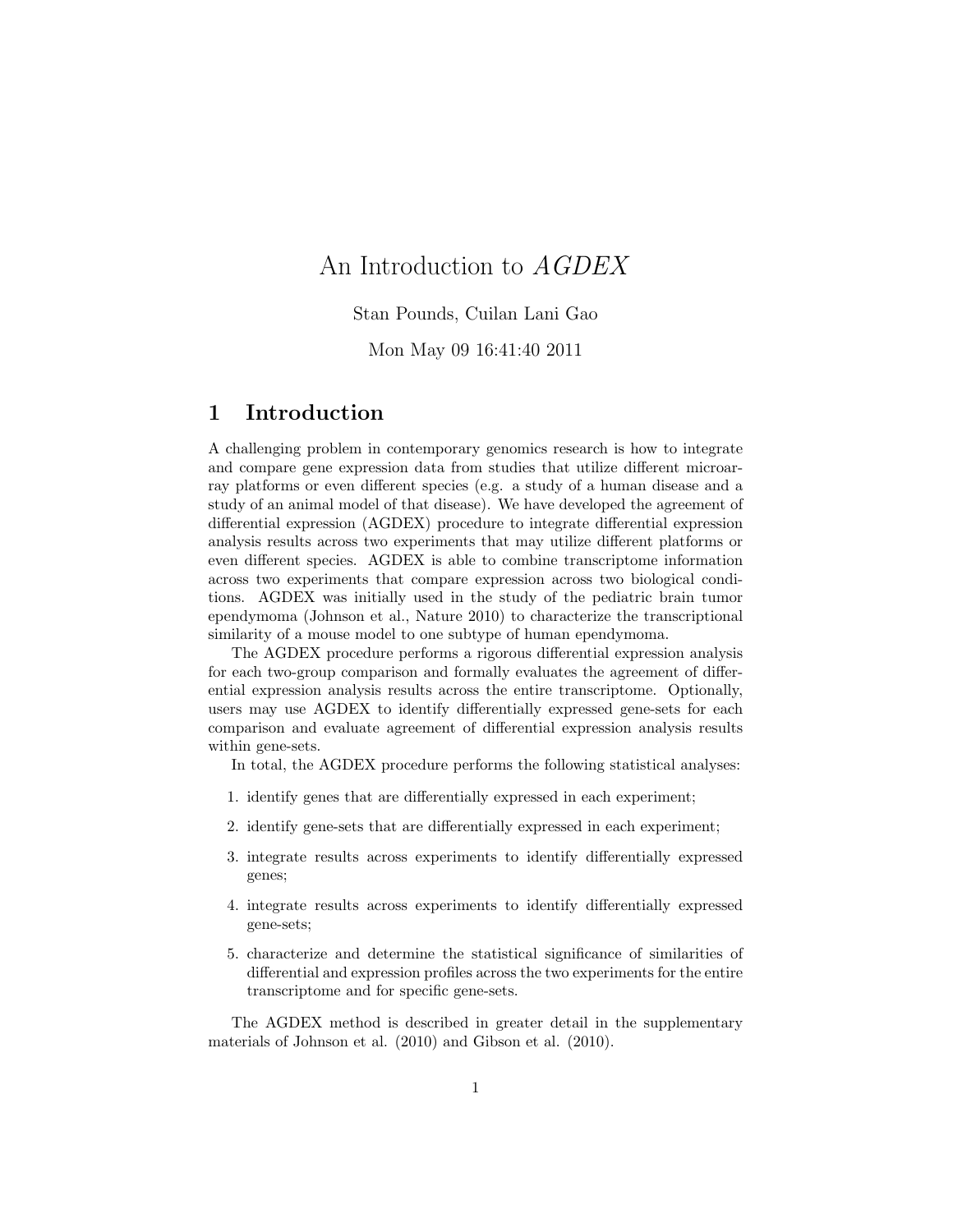## 2 Pre-requisite Packages

The AGDEX package depends on the Biobase and GSEABase packages. Users must know how to store the expression data as an *ExpressionSet* object defined by the Biobase package. To perform gene-set analyses, users must represent gene-set data as an GeneSetCollection object defined by the GSEABase package.

## 3 Data Requirements

Data must be prepared and stored in a specific format for AGDEX analysis. First, data from each experiment must be stored as an ExpressionSet object defined by the Biobase package. Secondly, the data from each experiment must be linked with a definition of the contrast (such as "tumor - control") for the differential expression analysis. Optionally, each experiment may have gene-set definitions represented as a *GeneSetCollection* object defined by the *GSEABase* package. These information provide all the details necessary to perform differential expression analysis of the data from each experiment. Finally, a data-set that matches the probe-set identifiers from the two experiments is necessary to integrate results across the two experiments and evaluate the agreement of differential expression results across the two experiments.

AGDEX requires that the information needed to perform differential expression analysis of one experiment be provided in the form of a dex.set list object. The expression and phenotype data are stored as an ExpressionSet in a component named *Eset.data*. Recall that an *ExpressionSet* stores the expression data as a samples-by-genes matrix in the component exprs and the phenotype data as a data.frame in the component pData. The expression data should be normalized log-intensity values. The phenotype data must include one column with group labels to be used for the two-group differential expression analysis comparison. The *comp.var* component of the *dex.set* list object gives the name or numeric index of the column of the phenotype data with those group labels. The comp.def component of the dex.set list object is a string that defines the contrast for the two-group comparison. For example, the comp.def component may contain the string "tumor-control" to indicate that the analysis will compare the expression of those samples with the label "tumor" to that of those samples with the label "control". Optionally, the *dex.set* object may include a *GeneSet-*Collection object (as defined by the package GSEAbase) in the gset.collection component. In this way, the *dex.set* object contains the data for and the definition of a two-group differential expression analysis. The data and definition for each differential expression analysis must be contained in a *dex.set* object.

To perform the cross-experiment integration and evaluate the cross-experiment agreement, AGDEX requires information to match the probe-set identifiers of the first differential expression analysis to those of the second differential expression analysis. This information is provided in the form of a map.data list object. The probe.map component of the map.data object is a data.frame that defines how probe-set identifiers are matched across experiments. As such,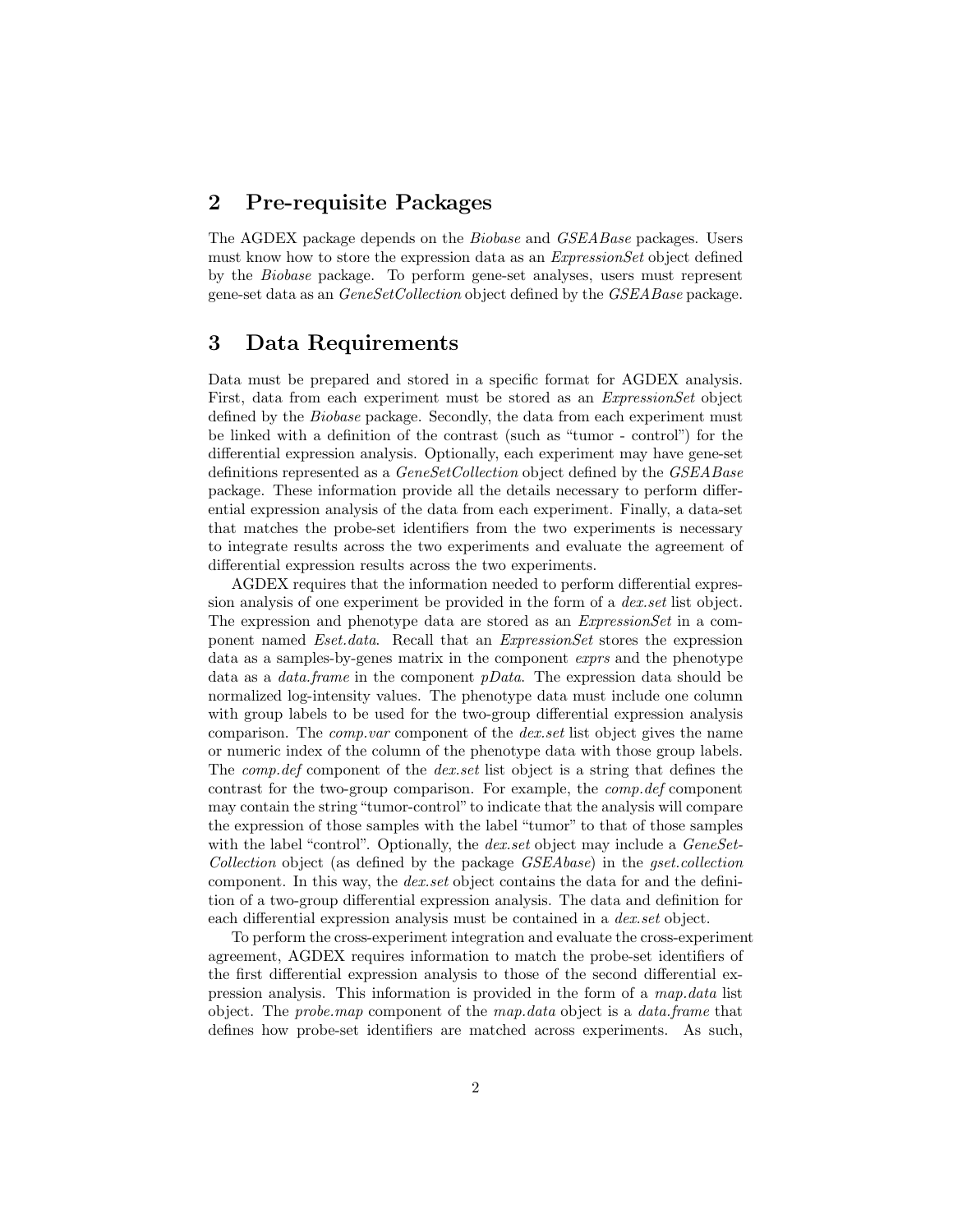map.data must include a column with probe-set identifiers from experiment "A" and a column with probe-set identifiers from experiment "B". The components map.Aprobe.col and map.Bprobe.col give the name or numeric index of the columns of the probe.map component with the probe-set identifiers from experiments "A" and "B", respectively.

Finally, the user must specify how many permutations must be performed. AGDEX allows users to utilize an adaptive permutation testing (APT) strategy to reduce computing time for gene-set analyses. APT performs permutations until obtaining *min.perms* permutation-statistics with absolute value greater than that of the observed test-statistic or until performing a maximum max.nperms permutations. Pounds et al. (2011) give a more detailed description of APT.

# 4 Example

This example illustrates how users may perform an AGDEX analysis.

### 4.1 Prepare the Expression Data as ExpressionSet Object

First, users must prepare the ExpressionSet for each experiment. The human.data and mouse.data ExpressionSet objects are included in the AGDEX package.

```
> library(AGDEX)
> data(human.data)
> head(exprs(human.data)[, 1:5])
             ept002 ept011 ept064 ept065 ept066
200050_at 8.555086 7.804986 7.626863 8.303084 8.110728
200075_s_at 7.808323 7.835382 8.520249 7.604795 8.111148
200642_at 9.656154 9.445705 9.687636 9.889678 9.451709
200823_x_at 8.990840 9.568204 9.085321 8.903503 9.517546
200878_at 7.759230 8.606851 8.008266 8.625222 8.294400
200879_s_at 4.518522 5.392718 4.242765 4.732684 5.220356
> head(pData(human.data))
          id grp
ept002 ept002 other.human.tumors
ept011 ept011 other.human.tumors
ept064 ept064 other.human.tumors
ept065 ept065 other.human.tumors
ept066 ept066 other.human.tumors
ept067 ept067 other.human.tumors
> table(pData(human.data)$grp)
```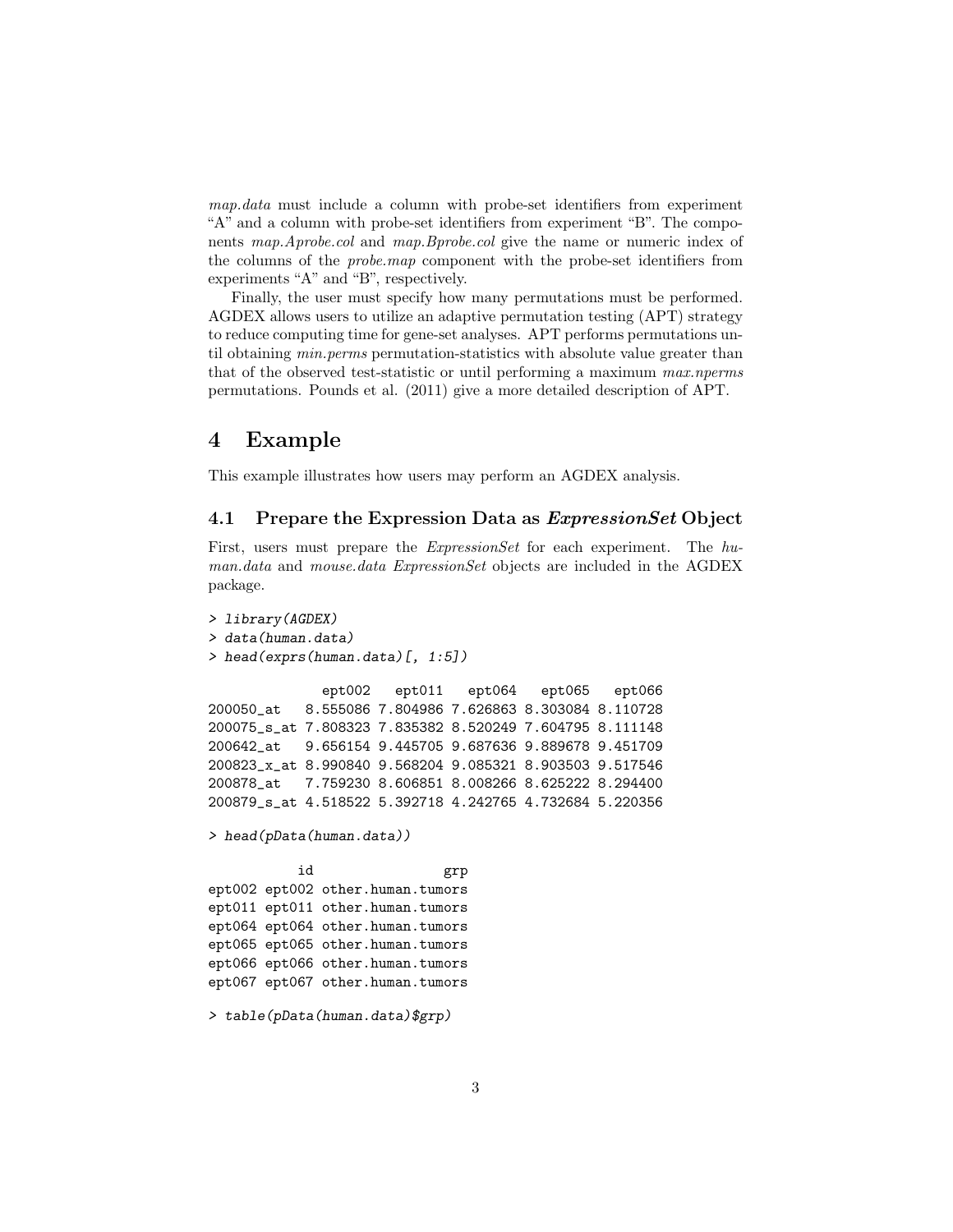```
human.tumor.typeD other.human.tumors
                9 74
> all(rownames(pData(human.data)) == colnames(exprs(human.data)))
[1] TRUE
> data(gset.data)
> data(mouse.data)
> head(exprs(mouse.data)[, 1:5])
              hmp002 hmp003 hmp004 hmp007 hmp008
1415674_a_at 7.674153 7.677817 7.762724 7.759486 7.709533
1415686_at 7.761532 7.425119 7.596593 7.761873 7.760978
1415691_at 7.710116 7.536471 7.477208 7.611941 7.682068
1415860_at 9.724080 9.771680 9.787628 9.810550 9.600272
1415888_at 8.169280 8.323366 8.153177 8.317424 8.021749
1415904_at 7.385975 6.666830 6.798164 7.253046 7.440029
> head(pData(mouse.data))
          id grp
hmp002 hmp002 mouse.control
hmp003 hmp003 mouse.control
hmp004 hmp004 mouse.control
hmp007 hmp007 mouse.control
hmp008 hmp008 mouse.control
hmp009 hmp009 mouse.control
> table(pData(mouse.data)$grp)
mouse.control mouse.tumor
         179 13
> all(colnames(exprs(mouse.data)) == rownames(pData(mouse.data)))
[1] TRUE
```
#### 4.2 Form a dex.set Object for Each Experiment

Second, for each experiment, information defining the differential expression analysis must be combined with the *ExpressionSet* data and stored in a *dex.set* object by using make.dex.set.object, as shown below.

```
> dex.set.human <- make.dex.set.object(Eset.data = human.data,
+ comp.var = 2, comp.def = "human.tumor.typeD-other.human.tumors",
     gset.collection = gset.data)> dex.set.mouse <- make.dex.set.object(mouse.data,
+ comp.var = 2, comp.def = "mouse.tumor-mouse.control",
+ gset.collection = NULL)
```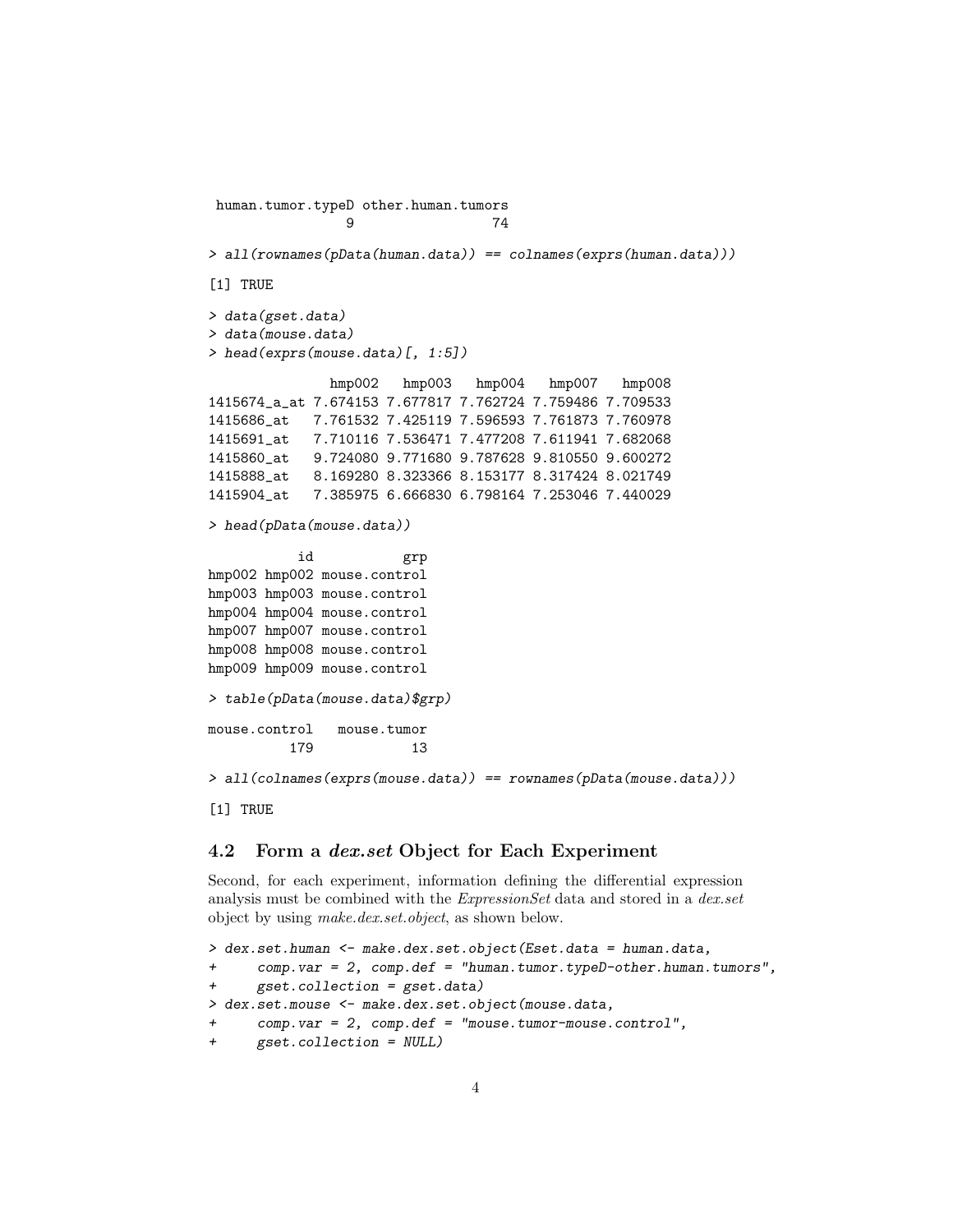In the first statement above,  $Eset.data=human.data$  indicates that the  $Ex$ pressionSet object human.data contains the expression and phenotype data, comp.var=2 indicates that the second column of the phenotype data (e.g. pData(human.data)[,2]) has the group labels for the differential expression analysis comparison, *comp.def="human.tumor.typeD*other.human.tumors" indicates that the comparison will be computed as "human.tumor.typeD" minus "other.human.tumors", and gset.collection=gset.data indicates that the GeneSetcollection object gset.data defines gene-sets for the differential expression analysis. The second statement above performs an analogous operation for the mouse data, except that it does not provide gene-set definitions for gene-set analyses.

### 4.3 Prepare the *map.data* Object that Defines How Probe-Sets are Matched Across Experiments

The map.data list object includes a component probe.map with a data.frame that defines how probe-sets are matched across experiments and components map. A probe. col and map. B probe. col that give the name or numeric index of the columns with the probe-set identifiers from experiments "A" and "B", respectively. The code segment below illustrates the structure of the map.data object.

```
> data(map.data)
> names(map.data)
[1] "probe.map" "map.Aprobe.col" "map.Bprobe.col"
> head(map.data$probe.map)
    human_probe mouse_probe
7969 200050_at 1422135_at
8025 200075_s_at 1416395_at
8278 200642_at 1459976_s_at
8279 200642_at 1451124_at
8280 200642_at 1435304_at
8281 200642_at 1447761_x_at
> map.data$map.Aprobe.col
[1] 1
> map.data$map.Bprobe.col
[1] 2
```
### 4.4 Perform the AGDEX Analysis

Now that the *dex.set* objects for each experiment and the *map.data* object have been prepared, the AGDEX analysis may be performed by a simple call to the function agdex, as shown below.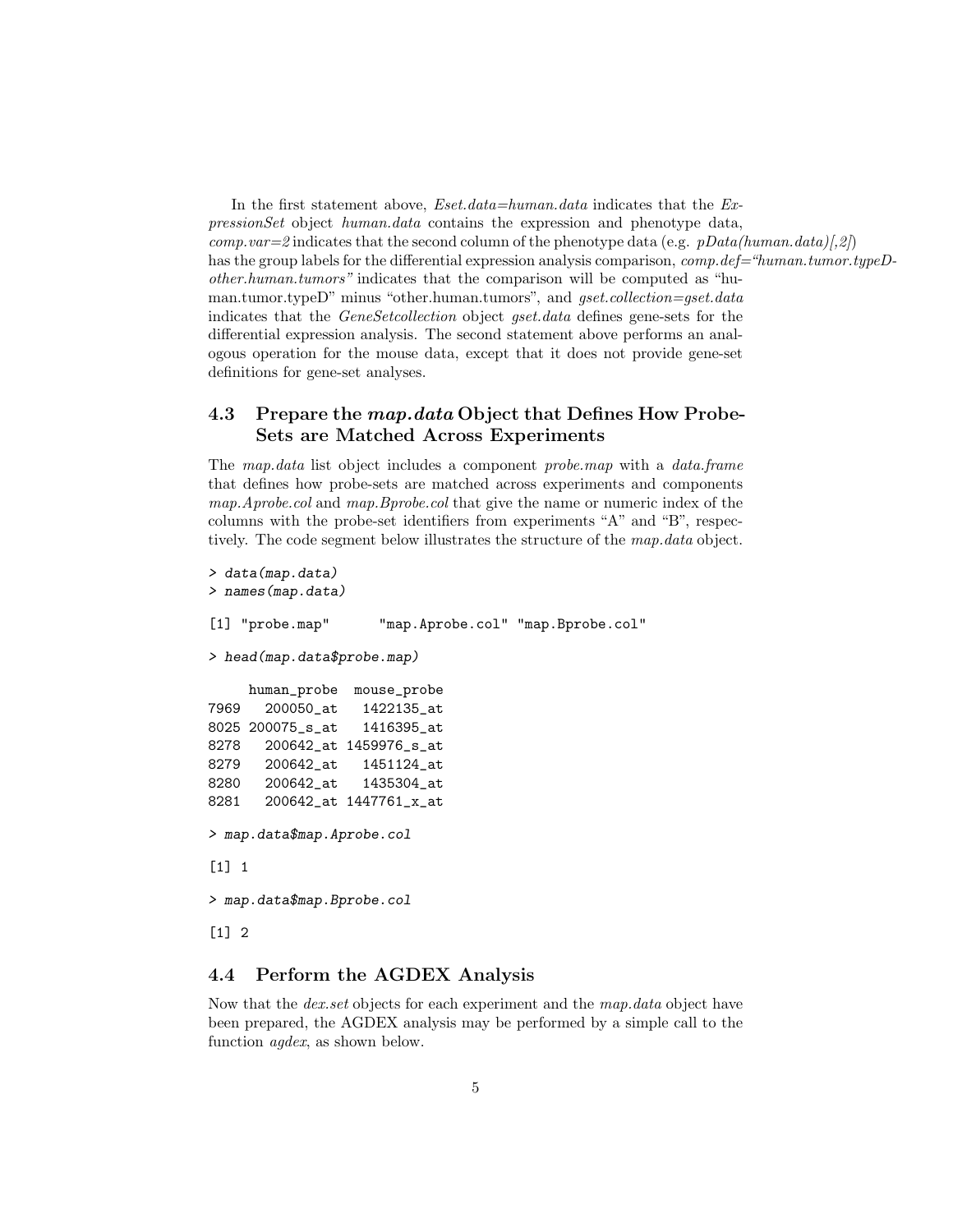```
> agdex.res <- agdex(dex.setA = dex.set.human, dex.setB = dex.set.mouse,
      map.data = map.data, min.nperms = 5, max.nperms = 10)Preparing differential expression data sets (dex.setA and dex.setB): Mon May 09 16:41:42 2011
Preparing data that maps probe set IDs across experiments: Mon May 09 16:41:42 2011
Computing statistics for observed data: Mon May 09 16:41:42 2011
Mapping gene-sets across experiments: Mon May 09 16:41:42 2011
Computing time for observed statistics (in seconds):
0 0 0 NA NA
Permuting experiment A data 10 times: Mon May 09 16:41:42 2011
Computing time for permutation analysis of data set A (in seconds):
0.03 0 0.03 NA NA
Permuting experiment B data 10 times: Mon May 09 16:41:42 2011
Computing time for permutation analysis of data set B (in seconds):
0.03 0 0.03 NA NA
Packaging Result Object: Mon May 09 16:41:42 2011
Done: Mon May 09 16:41:42 2011
```
This statement performs the AGDEX analysis with the human data considered as experiment "A" and the mouse data considered as experiment "B". Note that it is important that the call to the function agdex and the map.data object label the experiments in the same way. Clearly, one usually will set larger values of min.nperms and max.nperms in most applications. The classical permutation test can be performed by setting  $min.nperms = max.nperms$ . See Pounds et al. (2011) for more details on how to set min.nperms and max.nperms. The AGDEX procedure will perform exact tests if the total number of permutations is less than the expected number of permutations under the null hypothesis of exchangability.

### 4.5 Explore AGDEX Results

The results of the AGDEX analysis are stored in a list with multiple components. More details are available from  $help(agdex.result)$ . As shown below, several components of the result object echo the input for the group labels and definition of the contrast for each differential expression analysis.

```
> names(agdex.res)
```

| [1] "dex.compA"                        | "dex.compB"       |
|----------------------------------------|-------------------|
| [3] "gwide.agdex.result" "gset.result" |                   |
| [5] "meta.dex.res"                     | "dex.resA"        |
| $[7]$ "dex.resB"                       | "dex.asgnA"       |
| $[9]$ "dex.asgnB"                      | "gset.listA"      |
| [11] "gset.listB"                      | "gset.list.agdex" |
|                                        |                   |

```
> agdex.res$dex.compA
```
[1] "human.tumor.typeD-other.human.tumors"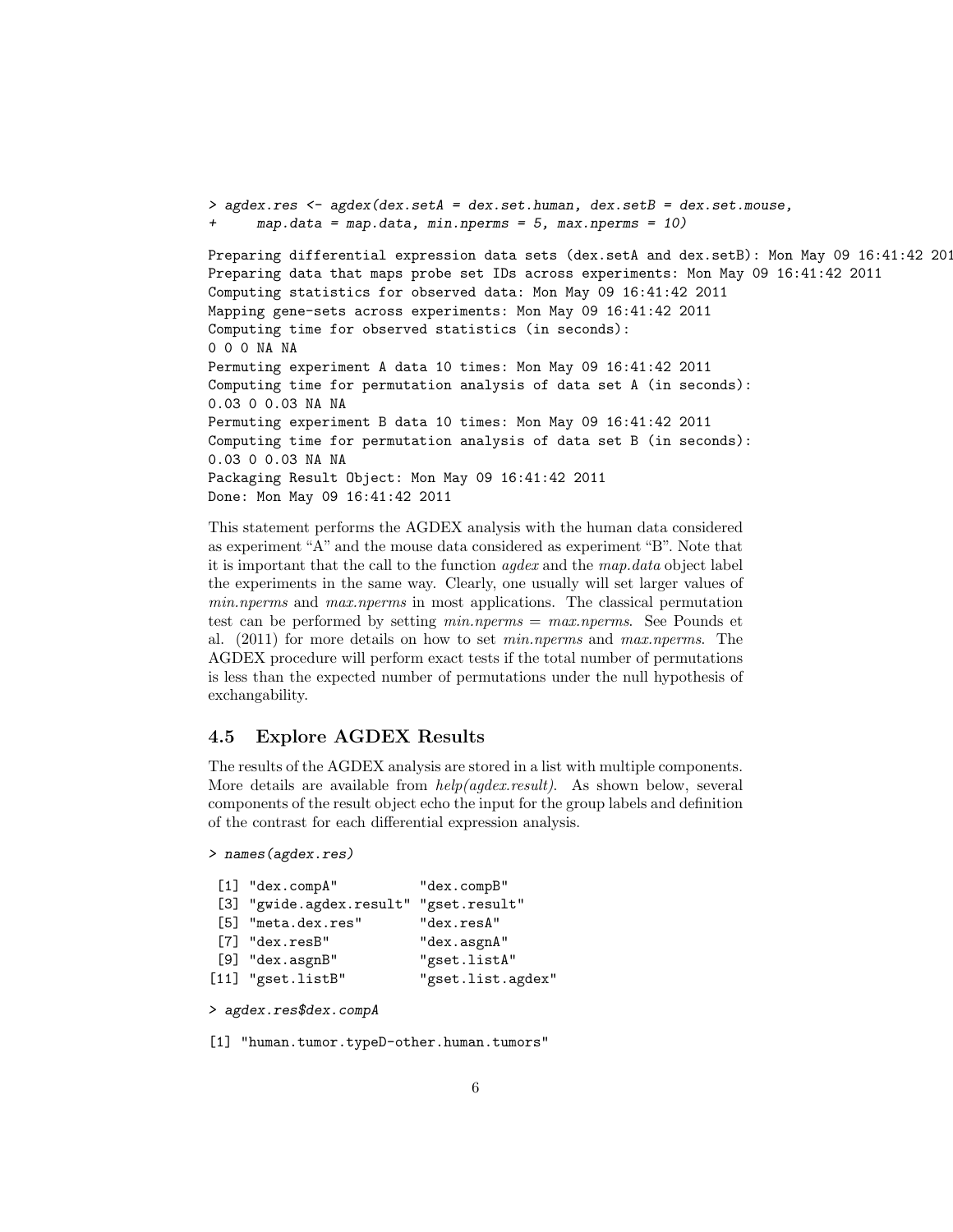```
> agdex.res$dex.compB
[1] "mouse.tumor-mouse.control"
> head(agdex.res$dex.asgnA)
     id grp.lbl
1 ept002 other.human.tumors
2 ept011 other.human.tumors
3 ept064 other.human.tumors
4 ept065 other.human.tumors
5 ept066 other.human.tumors
6 ept067 other.human.tumors
> head(agdex.res$dex.asgnB)
     id grp.lbl
1 hmp002 mouse.control
2 hmp003 mouse.control
3 hmp004 mouse.control
4 hmp007 mouse.control
5 hmp008 mouse.control
6 hmp009 mouse.control
```
The result object also contains the probe-set level differential expression analysis results for each experiment. These components give the difference of means and p-values for each probe-set in their respective experiments.

```
> head(agdex.res$dex.resA)
```

|           | probe.id                            | dstat dpval           |     |
|-----------|-------------------------------------|-----------------------|-----|
| 200050_at |                                     | 200050_at -0.28879244 | 0.0 |
|           | 200075_s_at 200075_s_at             | 0.03932749            | 0.7 |
| 200642 at |                                     | 200642 at 0.14981534  | 0.1 |
|           | 200823_x_at 200823_x_at -0.39166373 |                       | 0.0 |
| 200878 at |                                     | 200878_at 0.33152395  | 0.1 |
|           | 200879_s_at 200879_s_at             | 0.21099839            | 0.6 |

> head(agdex.res\$dex.resB)

|            | probe.id                              |                        | dstat dpval |
|------------|---------------------------------------|------------------------|-------------|
|            | 1415674_a_at 1415674_a_at -0.45082351 |                        | 0.0         |
| 1415686_at |                                       | 1415686_at 0.02563087  | 0.7         |
| 1415691_at |                                       | 1415691 at 0.90984699  | 0.0         |
| 1415860 at |                                       | 1415860_at -1.34567368 | 0.0         |
| 1415888 at |                                       | 1415888_at -0.89954516 | 0.0         |
| 1415904_at |                                       | 1415904_at 1.07934126  | 0.0         |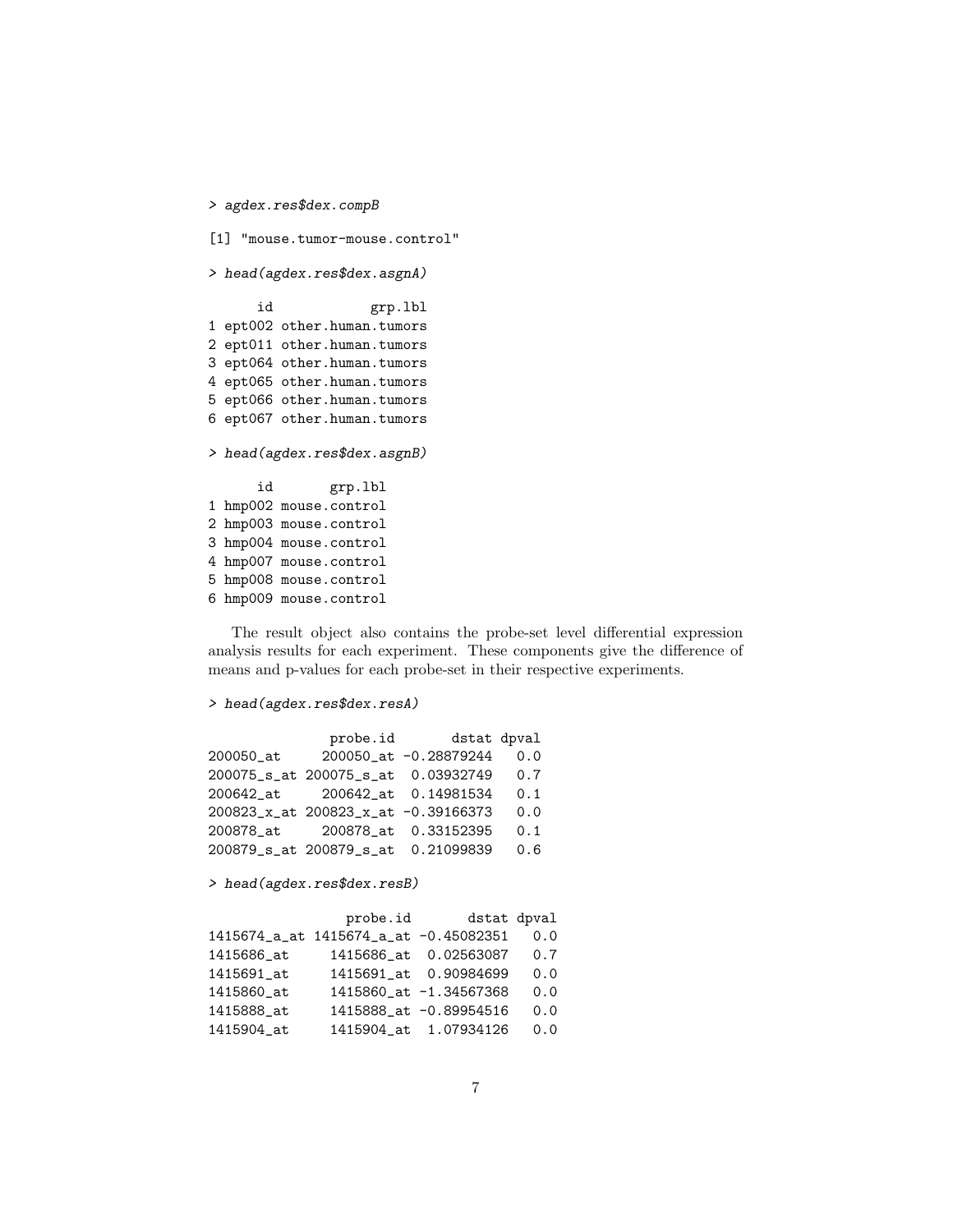The meta.dex.res component contains these results and the meta-analysis z-statistic and p-value for the matched probe-set pairs.

### > head(agdex.res\$meta.dex.res)

|               | probeB                                           |  | probeA A.index B.index    |  | dstatA           |
|---------------|--------------------------------------------------|--|---------------------------|--|------------------|
|               | 1 1415674_a_at 217958_at                         |  | 221                       |  | 1 0.05025209     |
|               | 2 1415674_a_at 217959_s_at                       |  | 222                       |  | $1 - 0.01934544$ |
| 3             | 1415686_at 200927_s_at                           |  | 8                         |  | $2 -0.05587315$  |
| 4             | 1415686_at 211503_s_at                           |  | 162                       |  | 2 0.04761622     |
|               | 1415686_at 200928_s_at<br>5                      |  | 9                         |  | 2 0.16640311     |
| 6             | 1415691 at 202514 at                             |  | 37                        |  | $3 - 0.09494414$ |
|               | dpvalA dstatB dpvalB meta.zstat meta.pval        |  |                           |  |                  |
| $\mathbf{1}$  | $0.7 - 0.45082351$ $0.0 - 1.1417272$ $0.2535674$ |  |                           |  |                  |
| $\mathcal{L}$ | $0.9 - 0.45082351$                               |  | $0.0 -1.48520740.1374889$ |  |                  |
| 3             | 1.0 0.02563087                                   |  | 0.7 0.2588763 0.7957307   |  |                  |
| 4             | 0.7 0.02563087                                   |  | 0.7 0.5177526 0.6046309   |  |                  |
| 5             | $0.1 \quad 0.02563087$                           |  | 0.7 1.2949530 0.1953364   |  |                  |
| 6             | 0.4 0.90984699                                   |  | 0.0 0.8408304 0.4004429   |  |                  |

The function *agdex.scatterplot* produces a scatterplot of the difference-ofmeans statistics for probe-set pairs.

### > agdex.scatterplot(agdex.res, gset.id = NULL)



 $cos= 0.29$ ,  $cos.pvalA= 0$ ,  $cos.pvalB= 0$ ;  $dop= 0.15$ ,  $dop.pvalA= 0.1$ ,  $dop.pvalB= 0.1$ human.tumor.typeD−other.human.tumors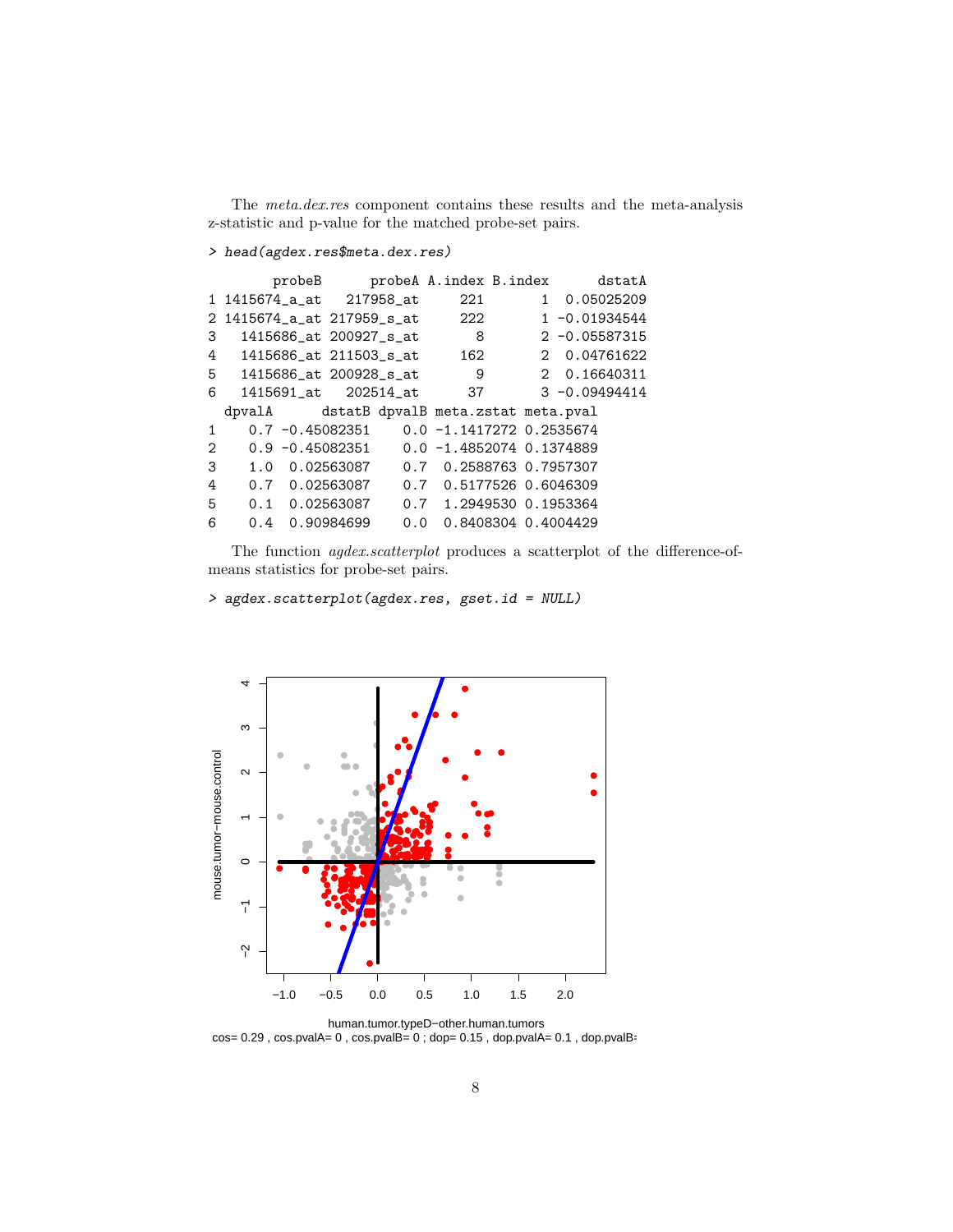The results of the genome-wide AGDEX analysis are available in the *gwide.agdex.result* component.

> agdex.res\$gwide.agdex.res

|           |        | stat.name stat.value A.pval B.pval A.nperms |       |     |    |
|-----------|--------|---------------------------------------------|-------|-----|----|
| cos.stat  | $\cos$ | 0.2926636                                   | 0.0   | 0.0 | 10 |
| prop.stat |        | dop 0.1510204 0.1                           |       | 0.1 | 10 |
|           |        | A.exact B.nperms B.exact                    |       |     |    |
| cos.stat  | FALSE  | 10                                          | FALSE |     |    |
| prop.stat | FALSE  | 10                                          | FALSE |     |    |

The *gwide.agdex.result* component is a *data.frame* with the cosine and differenceof-proportions statistics and their p-values by permutation of group labels from experiments "A" and "B". It also indicates the number of permutations performed for each experiment and whether or not the test is exact (i.e., based on all possible permutations).

The results of gene-set differential expression analysis for each experiment, cross-experiment meta-analysis, and cross-experiment agreement are available in the gset.res component.

```
> head(agdex.res$gset.res)
```

|                | gset.source |                                                           |           |                                                                   |
|----------------|-------------|-----------------------------------------------------------|-----------|-------------------------------------------------------------------|
| $\mathbf{1}$   | A           |                                                           |           |                                                                   |
| $\overline{2}$ | A           |                                                           |           |                                                                   |
| 3              | A           |                                                           |           |                                                                   |
| 4              | A           |                                                           |           |                                                                   |
| 5              | A           |                                                           |           |                                                                   |
| 6              | A           |                                                           |           |                                                                   |
|                |             |                                                           |           | gset.name                                                         |
| 1              |             |                                                           |           | PHOTOTRANSDUCTION                                                 |
| $\overline{2}$ |             |                                                           |           | CDC42_PROTEIN_SIGNAL_TRANSDUCTION                                 |
| 3              |             |                                                           |           |                                                                   |
|                |             |                                                           |           | GLYCOSAMINOGLYCAN_BINDING                                         |
| 4              |             |                                                           |           | DNA_CATABOLIC_PROCESS                                             |
| 5              |             |                                                           |           | RNA_POLYMERASE_II_TRANSCRIPTION_FACTOR_ACTIVITY__ENHANCER_BINDING |
| 6              |             |                                                           |           | NLS_BEARING_SUBSTRATE_IMPORT_INTO_NUCLEUS                         |
|                |             | A.gset.dstat A.gset.dpval A.gset.cos.stat A.gset.cos.pval |           |                                                                   |
| $\mathbf{1}$   | 0.2502446   | 0.4                                                       | 0.3535225 | 0.4                                                               |
| 2              | 0.4004950   | 0.0                                                       | 0.5855269 | 0.3                                                               |
| 3              | 0.3268436   | 0.0                                                       | 0.1200461 | 0.7                                                               |
| 4              | 0.2779532   | 0.0                                                       | 0.4617482 | 0.0                                                               |
| 5              | 0.3332079   | 0.0                                                       | 0.3751870 | 0.2                                                               |
| 6              | 0.2376916   | 0.0                                                       | 0.2526408 | 0.5                                                               |
|                |             | A.gset.dop.stat A.gset.dop.pval A.gset.nperms             |           |                                                                   |
| $\mathbf{1}$   | 0.41666667  | 0.3                                                       |           | 10                                                                |
| $\overline{2}$ | 0.09677419  | 0.7                                                       |           | 10                                                                |
|                |             |                                                           |           |                                                                   |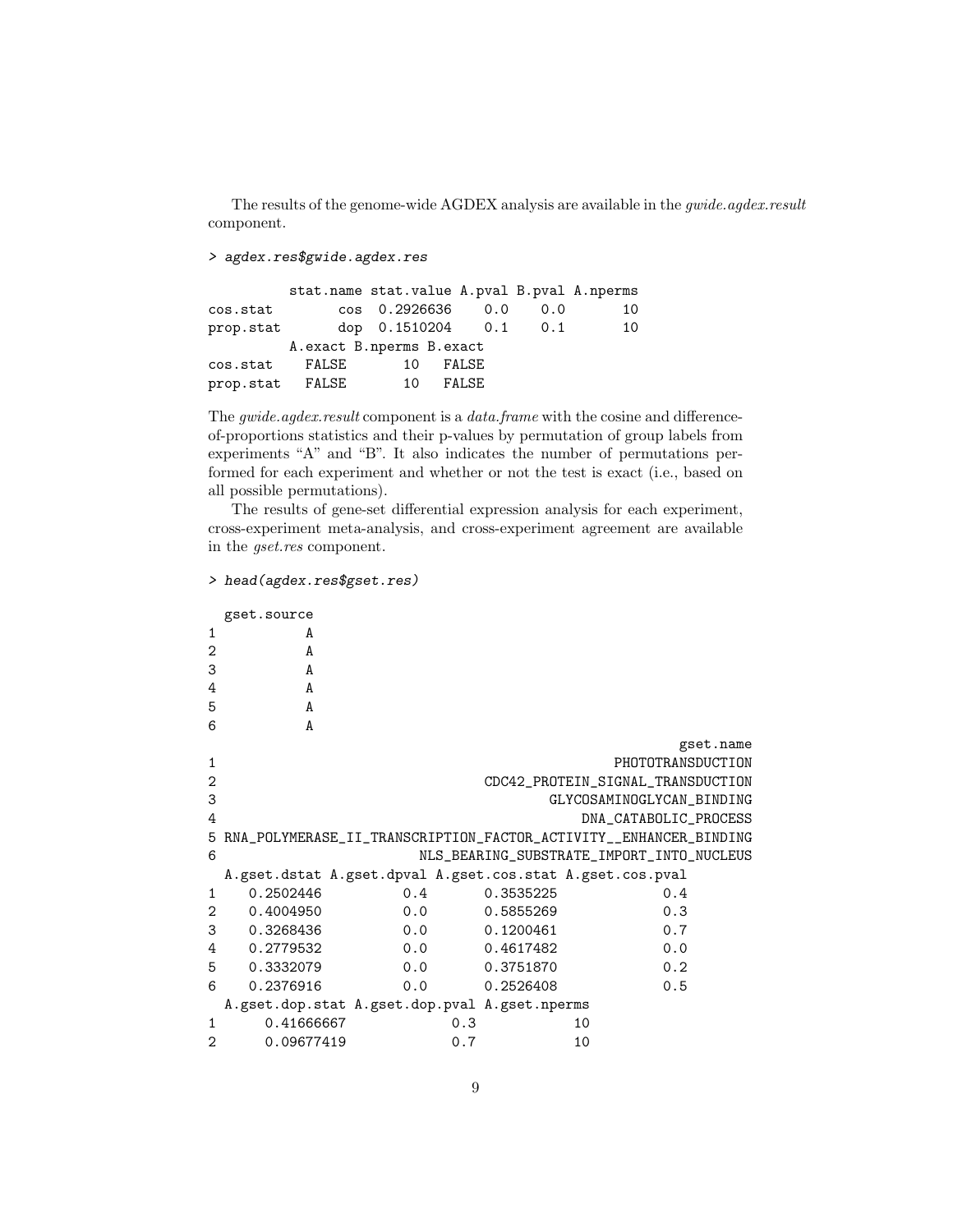| 3 | 0.25000000                                                | 0.7         | 10        |     |
|---|-----------------------------------------------------------|-------------|-----------|-----|
| 4 | 0.20754717                                                | 0.1         | 10        |     |
| 5 | 0.22727273                                                | 0.6         | 10        |     |
| 6 | 0.04166667                                                | 0.8         | 10        |     |
|   | B.gset.dstat B.gset.dpval B.gset.cos.stat B.gset.cos.pval |             |           |     |
| 1 | 0.8264484                                                 | 0           | 0.3535225 | 0.3 |
| 2 | 0.7193008                                                 | $\Omega$    | 0.5855269 | 0.0 |
| 3 | 0.6583517                                                 | 0           | 0.1200461 | 0.7 |
| 4 | 0.5866383                                                 | $\Omega$    | 0.4617482 | 0.0 |
| 5 | 0.6561492                                                 | $\Omega$    | 0.3751870 | 0.0 |
| 6 | 0.6050002                                                 | $\Omega$    | 0.2526408 | 0.2 |
|   | B.gset.dop.stat B.gset.dop.pval B.gset.nperms             |             |           |     |
| 1 | 0.41666667                                                | 0.0         | 10        |     |
| 2 | 0.09677419                                                | 0.5         | 10        |     |
| 3 | 0.25000000                                                | 0.6         | 10        |     |
| 4 | 0.20754717                                                | 0.4         | 10        |     |
| 5 | 0.22727273                                                | 0.5         | 10        |     |
| 6 | 0.04166667                                                | 0.8         | 10        |     |
|   | meta.enrich.zstat meta.enrich.pval                        |             |           |     |
| 1 | 1.358003                                                  | 0.087231424 |           |     |
| 2 | 2.390900                                                  | 0.008403564 |           |     |
| 3 | 2.390900                                                  | 0.008403564 |           |     |
| 4 | 2.390900                                                  | 0.008403564 |           |     |
| 5 | 2.390900                                                  | 0.008403564 |           |     |
| 6 | 2.390900                                                  | 0.008403564 |           |     |

If there is interest in seeing probe-set level details for the gene-set analysis results, the function get.gset.result.details may be used. The function get.gset.result.details may be used to obtain details for a specific gene-set of particular interest or to obtain details for those with p-values less than a specific threshold.

```
> gset.res.stats <- get.gset.result.details(agdex.res,
+ gset.ids = NULL, alpha = 0.01)
> names(gset.res.stats)
[1] "enrichA.details" "enrichB.details" "agdex.details"
> head(gset.res.stats$enrichA.details)
    probe.id dstat dpval gset.name
1 203271_s_at -0.03847545 1.0 PHOTOTRANSDUCTION
2 203826_s_at -0.01624495 0.9 PHOTOTRANSDUCTION
3 206425_s_at 0.37599258 0.1 PHOTOTRANSDUCTION
4 206454_s_at 0.53651387 0.1 PHOTOTRANSDUCTION
5 206455_s_at 0.40814880 0.1 PHOTOTRANSDUCTION
6 206671_at 0.10679795 0.8 PHOTOTRANSDUCTION
 meta.enrich.zstat meta.enrich.pval
```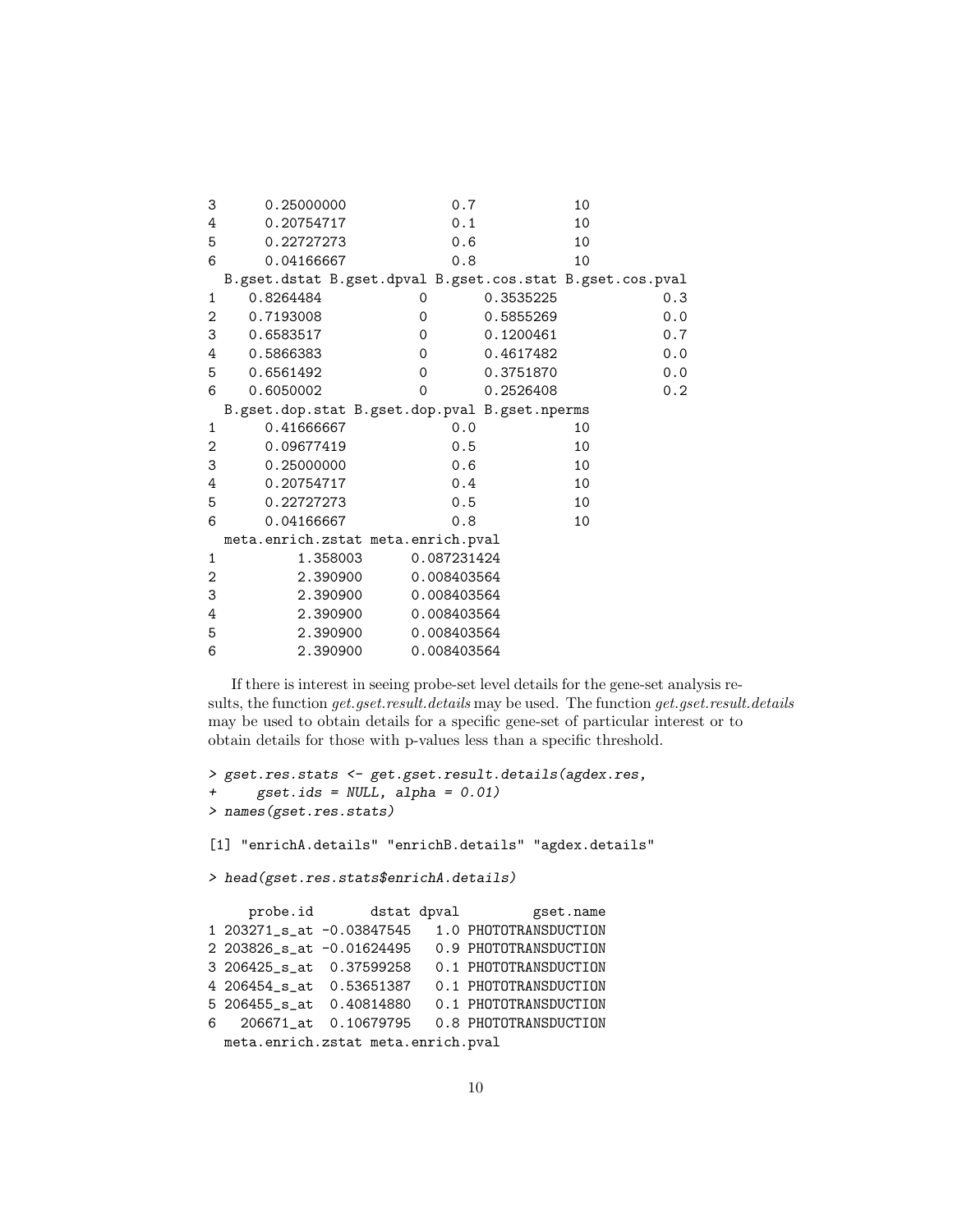| $\mathbf{1}$  | 1.358003 | 0.08723142 |
|---------------|----------|------------|
| $\mathcal{D}$ | 1.358003 | 0.08723142 |
| 3             | 1.358003 | 0.08723142 |
| 4             | 1.358003 | 0.08723142 |
| -5            | 1.358003 | 0.08723142 |
| 6             | 1.358003 | 0.08723142 |

# > head(gset.res.stats\$agdex.details)

|                | gset.source     | gset.name A.gset.cos.stat                       |                          |
|----------------|-----------------|-------------------------------------------------|--------------------------|
| 1              |                 | A PHOTOTRANSDUCTION                             | 0.3535225                |
| $\overline{2}$ |                 | A PHOTOTRANSDUCTION                             | 0.3535225                |
| 3              |                 | A PHOTOTRANSDUCTION                             | 0.3535225                |
| 4              |                 | A PHOTOTRANSDUCTION                             | 0.3535225                |
| 5              |                 | A PHOTOTRANSDUCTION                             | 0.3535225                |
| 6              |                 | A PHOTOTRANSDUCTION                             | 0.3535225                |
|                |                 | A.gset.cos.pval A.gset.dop.stat A.gset.dop.pval |                          |
| 1              | 0.4             | 0.4166667                                       | 0.3                      |
| $\overline{2}$ | 0.4             | 0.4166667                                       | 0.3                      |
| 3              | 0.4             | 0.4166667                                       | 0.3                      |
| 4              | 0.4             | 0.4166667                                       | 0.3                      |
| 5              | 0.4             | 0.4166667                                       | 0.3                      |
| 6              | 0.4             | 0.4166667                                       | 0.3                      |
|                |                 | B.gset.cos.stat B.gset.cos.pval B.gset.dop.stat |                          |
| $\mathbf{1}$   | 0.3535225       | 0.3                                             | 0.4166667                |
| $\mathbf{2}$   | 0.3535225       | 0.3                                             | 0.4166667                |
| 3              | 0.3535225       | 0.3                                             | 0.4166667                |
| 4              | 0.3535225       | 0.3                                             | 0.4166667                |
| 5              | 0.3535225       | 0.3                                             | 0.4166667                |
| 6              | 0.3535225       | 0.3                                             | 0.4166667                |
|                | B.gset.dop.pval | probeB                                          | probeA A.index B.index   |
| 1              |                 | 0 1417577_at 206425_s_at                        | 94<br>20                 |
| $\mathbf{2}$   |                 | 0 1417577_at<br>210814_at                       | 153<br>20                |
| 3              |                 | 0 1418123_at 203271_s_at                        | - 48<br>27               |
| 4              |                 | 0 1418552_at 208036_at                          | 116<br>36                |
| 5              |                 | $206671$ _at<br>0 1419025_at                    | 101<br>42                |
| 6              | 0               | 1419740_at<br>210304_at                         | 59<br>150                |
|                | dstatA dpvalA   |                                                 | dstatB dpvalB meta.zstat |
| 1              | 0.375992580     | 0.1 1.1982295                                   | 0.0<br>2.436680          |
| 2              | $-0.006725913$  | 1.0 1.1982295                                   | 0.0<br>1.400603          |
| 3              | $-0.038475448$  | $1.0 -0.1625442$                                | 0.0<br>$-1.400603$       |
| 4              | 0.088722157     | $0.9 \quad 0.7354403$                           | $0.1$ 1.120681           |
| 5              | 0.106797954     | 0.8 0.7793680                                   | 0.0<br>1.571045          |
| 6              | 0.298957769     | $0.2 \quad 0.5042512$                           | 0.0<br>2.234821          |
|                | meta.pval       |                                                 |                          |
|                |                 |                                                 |                          |

1 0.01482278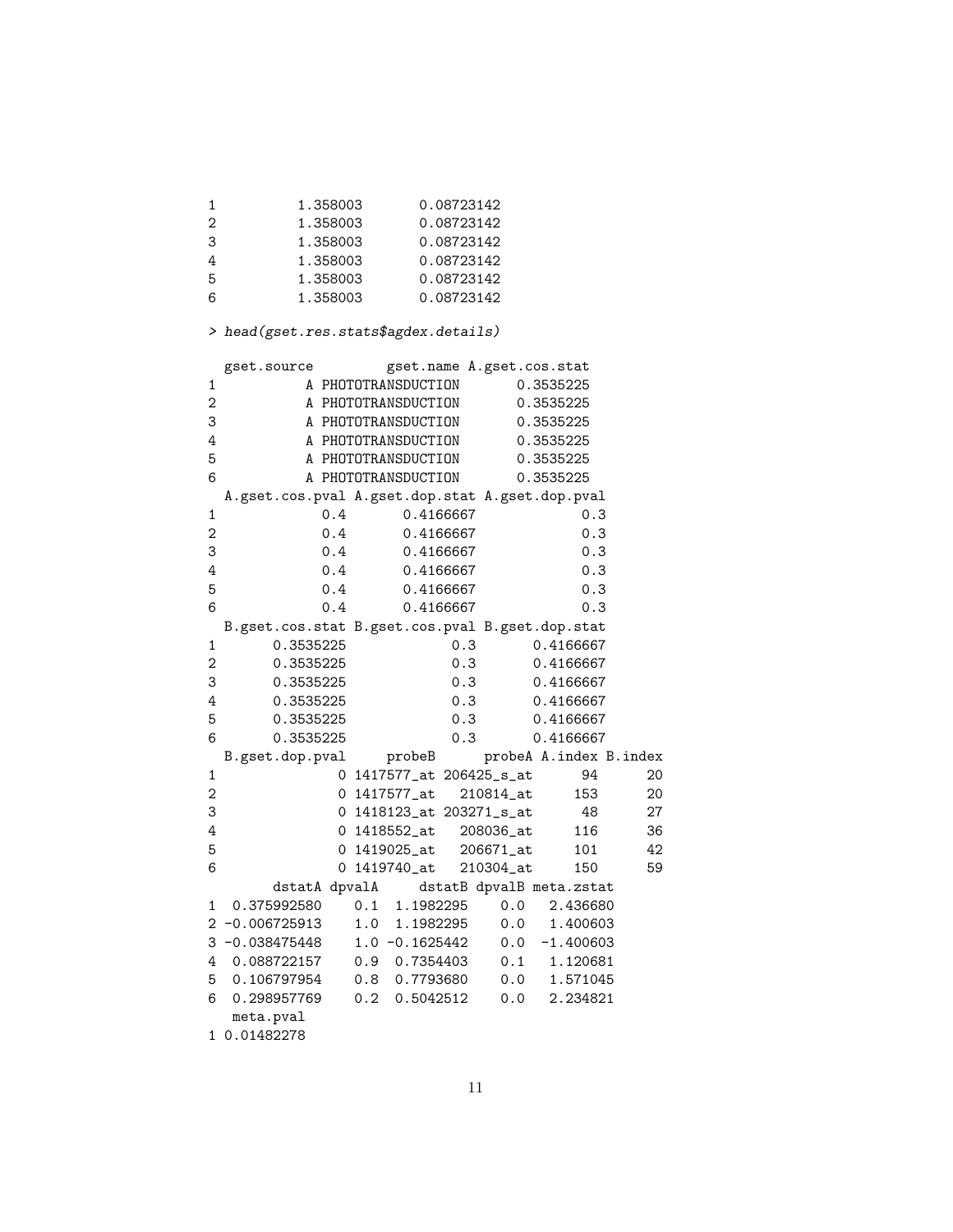2 0.16133269 3 0.16133269 4 0.26242378 5 0.11617225 6 0.02542913 > dna.cat.process.gset.res <- get.gset.result.details(agdex.res, + gset.ids = "DNA\_CATABOLIC\_PROCESS") > head(dna.cat.process.gset.res\$agdex.details) gset.source gset.name A.gset.cos.stat 1 A DNA\_CATABOLIC\_PROCESS 0.4617482 2 A DNA\_CATABOLIC\_PROCESS 0.4617482 3 A DNA\_CATABOLIC\_PROCESS 0.4617482 4 A DNA\_CATABOLIC\_PROCESS 0.4617482 5 A DNA\_CATABOLIC\_PROCESS 0.4617482 6 A DNA\_CATABOLIC\_PROCESS 0.4617482 A.gset.cos.pval A.gset.dop.stat A.gset.dop.pval 1 0 0.2075472 0.1 2 0 0.2075472 0.1 3 0 0.2075472 0.1 4 0 0.2075472 0.1 5 0 0.2075472 0.1 6 0 0.2075472 0.1 B.gset.cos.stat B.gset.cos.pval B.gset.dop.stat 1 0.4617482 0 0.2075472 2 0.4617482 0 0.2075472 3 0.4617482 0 0.2075472 4 0.4617482 0 0.2075472 5 0.4617482 0 0.2075472 6 0.4617482 0 0.2075472 B.gset.dop.pval probeB probeA A.index B.index 1 0.4 1416837\_at 208478\_s\_at 125 13 2 0.4 1416837\_at 211833\_s\_at 171 13 3 0.4 1417328\_at 203720\_s\_at 61 18 4 0.4 1417328\_at 203719\_at 60 18 5 0.4 1417956\_at 221295\_at 235 21 6 0.4 1417983\_a\_at 209096\_at 134 24 dstatA dpvalA dstatB dpvalB meta.zstat 1 -0.15938070 0.2 -1.3733719 0 -2.234821 2 -0.24029731 0.2 -1.3733719 0 -2.234821 3 -0.12147246 0.2 -0.4491537 0 -2.234821 4 -0.15520865 0.0 -0.4491537 0 -2.801207 5 0.57610397 0.1 1.1911363 0 2.436680 6 0.03219396 0.7 -0.3694369 0 -1.141727 meta.pval